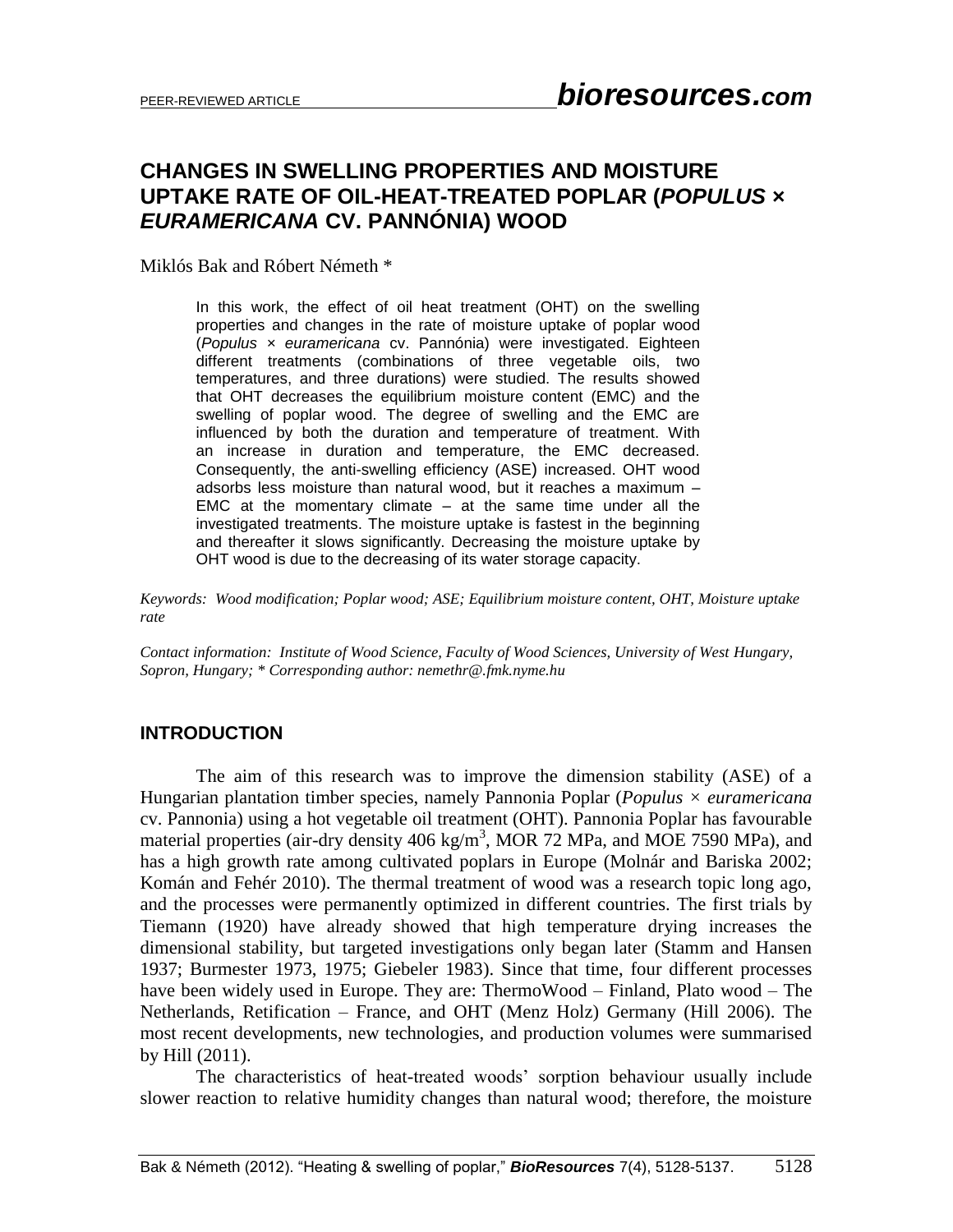uptake becomes lower and slower (Pfriem *et al.* 2007). Changes in sorption behaviour due to heat treatment are also strongly influenced, however, by the wood species. Despite the obvious differences between softwoods and hardwoods, the alteration of material properties between them can be similar (Kollmann and Fengel 1965; Kamdem *et al.* 2002). The phenomenon of modification is even more complicated, as all of the treatment parameters influence the sorption behaviour. Primarily, the alteration mechanism is dependent on the treatment medium, *e.g.* air, nitrogen, steam, or oil (Borrega and Karenlampi 2010; Edvardsen and Sandland 1999; Schneider and Rusche 1973). The moisture uptake rate can therefore be different after various treatments. The sorption hysteresis can also be observed in heat-treated wood. The difference between the adsorption and desorption curves does not change (Militz 2002).

A decrease in EMC results in an improvement in the dimensional stabilisation of wood. It is also affected by the process parameter. ASE increases as treatment time and temperature increase (Yun *et al.* 1999; Sailer *et al.* 2000), with temperature being the governing factor (Rezayati Charani *et al.* 2007; Akyildiz *et al.* 2009). Changes in EMC and ASE due to heat treatment are dependent on the wood species (Keith and Chang 1978; Militz 2002). Improvement in dimensional stability is different in the anatomical directions. The reduction in the tangential direction is more remarkable than in the radial direction (Militz 2002; Esteves *et al.* 2007, 2008). The results in literature also reveal that in spite of the remarkable reduction of swelling in the tangential direction, the swelling anisotropy does not disappear (Popper *et al.* 2005).

The main goal of this investigation, other than improving the dimension stability (ASE) of poplar wood, was to determine the influence of OHT on the moisture uptake rate of poplar wood. This is relevant because it not only allows for a decrease in EMC – which also results in improvement of dimensional stability – but is also important during the utilization. Further investigations showed that EMC of OHT wood decreases significantly depending on the used treatment type for all climates tested (Tjeerdsma *et al.* 1998; Kamdem *et al.* 2002; Epmeier *et al.* 2001; Bustos Avila *et al.* 2012). During the service life of a product, the surrounding climate is regularly changing, thus the EMC, and therefore the dimensions, are changing too. Short time exposure to extreme climates (either high or low relative humidity) will not result in pronounced dimensional changes if the moisture uptake is damped. The OHT is a promising method to reduce both the EMC and the moisture uptake rate and therefore investigations are necessary to prove the effect of the treatment on the water-related properties of poplar wood.

### **EXPERIMENTAL**

### **Oil Heat Treatment (OHT)**

Poplar (*Populus × euramericana* cv. Pannónia) wood was heat-treated in various vegetable oils. The dimensions of the treated samples were limited by the size of the experimental device to  $18 \times 40 \times 220$  mm<sup>3</sup> (TxRxL). Three different vegetable oils were used: sunflower, linseed, and rapeseed oil. The oil bath ensured the deficiency of oxygen during the treatment as the samples were immersed in the oil. The treatments were performed at two different temperatures, 160 °C and 200 °C, and three different time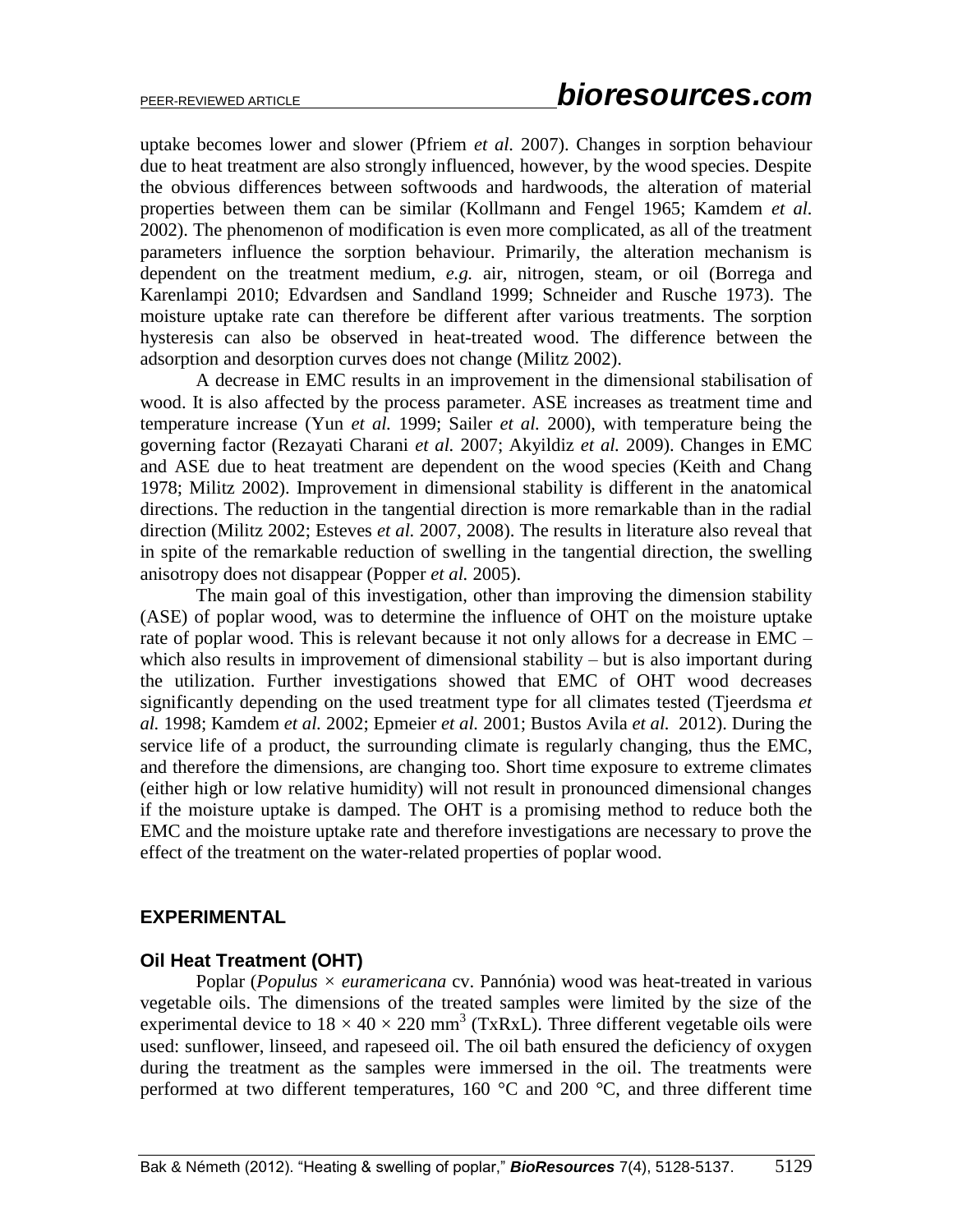durations, 2h, 4h, and 6h, totalling 18 different treatment studies (oil, temperature, and duration combinations). Four samples (laths) with an initial moisture content of 12% were used for each schedule. The samples were placed directly in the hot oil bath without preheating. At the end of the OHT process, the samples were removed from the oil bath and were stored under standard conditions (T =  $20^{\circ}$ C,  $\varphi$  = 65%). Untreated and air-dried laths having the same dimensions served as the control.

#### **Anti-Swelling Efficiency (ASE)**

To determine swelling and ASE,  $40 \times 18 \times 15$  mm<sup>3</sup> (radial  $\times$  tangential  $\times$ longitudinal) samples were cut from the heat-treated laths; there were 20 pieces from all of the 18 treatment types investigated. Twenty pieces of untreated samples served as the control. The samples were dried at  $105^{\circ}$ C until a constant mass, and then the dimensions were measured in the radial and tangential directions. Thereafter, the samples were stored under standard conditions (T = 20 $^{\circ}$ C,  $\varphi$  = 65%) until obtaining a constant mass, and finally the dimensions were measured again in the radial and tangential directions.

Swelling was determined according to Eq. (1),

$$
S_{r,t} = \frac{l_u - l_0}{l_0} \cdot 100 \, (%) \tag{1}
$$

where  $S_{r,t}$  is the swelling, radial, or tangential (%),  $l_u$  is the dimension at EMC under standard conditions (mm), and  $l_0$  is the dimension in the dry state (mm).

ASE was determined according to Eq.  $(2)$ ,

$$
ASE_{r,t} = \frac{S_{0,r,t} - S_{OHT,r,t}}{S_{0,r,t}} \cdot 100\ (%)\tag{2}
$$

where  $ASE_{r,t}$  is the anti-swelling efficiency, radial, or tangential  $(\%)$ ,  $S_{0,r,t}$  is the swelling of untreated samples, radial or tangential (%), and *SOHT,r,t* is the swelling of OHT samples, radial or tangential (%).

#### **Moisture Uptake Rate**

To determine the moisture uptake rate,  $40\times18\times15$  mm<sup>3</sup> (radial  $\times$  tangential  $\times$ longitudinal) samples were cut from the oil heat-treated laths. There were 20 pieces from all of the 18 treatment types investigated. Twenty pieces of the untreated samples served as the control. The samples were dried at 105 °C until constant mass and then weighed. Thereafter, the samples were stored under standard conditions (T = 20 °C,  $\varphi$  = 65%) until reaching constant mass. To determine the moisture uptake rate the samples were weighed at assigned moments; namely, at 4, 8, 24, 48, 72, and 172 hours after placement in the climate chamber.

The moisture uptake rate was determined according to Eq. (3),

$$
V_m = \frac{MC}{T} \qquad \left(\frac{\%}{h}\right) \tag{3}
$$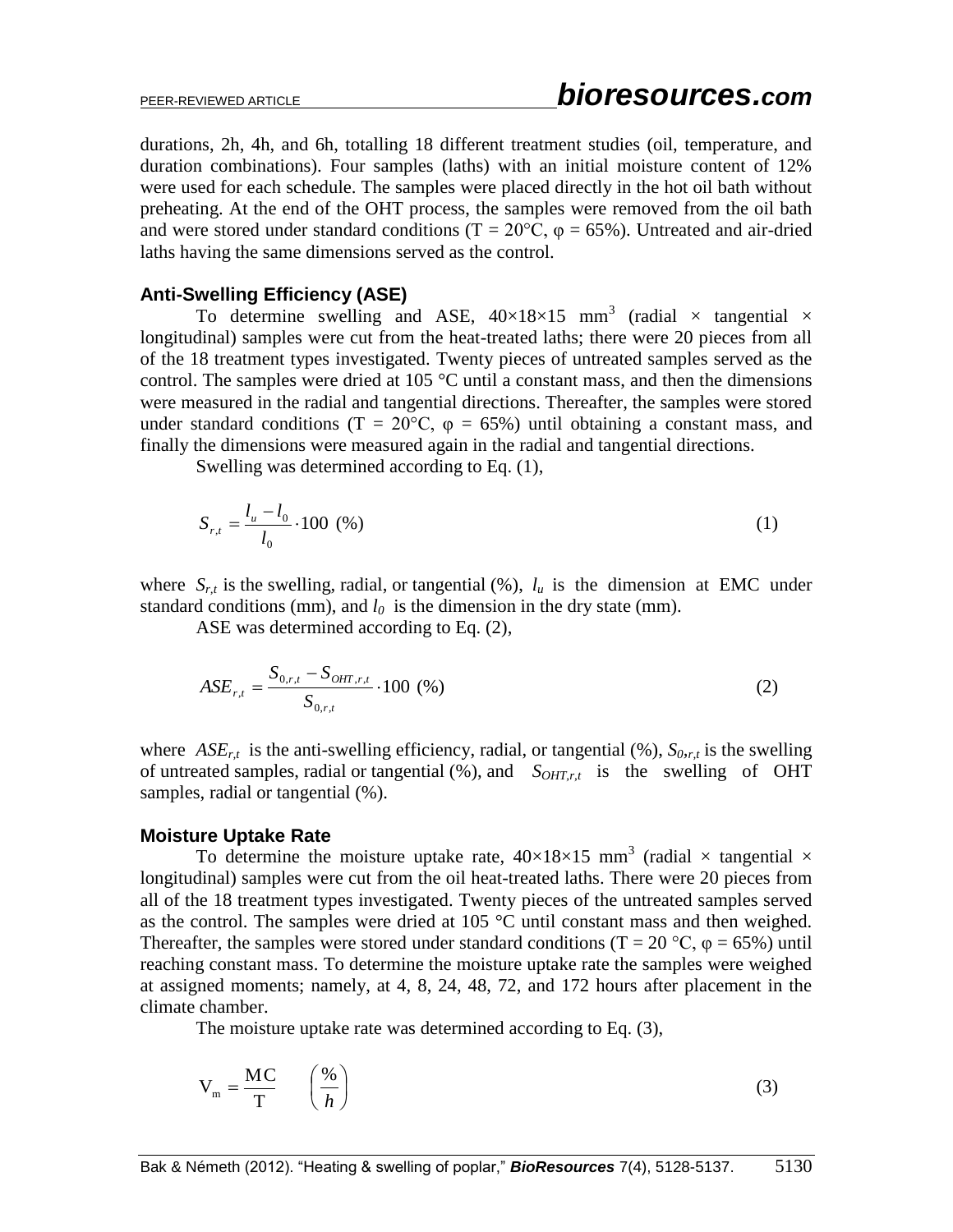where  $V_m$  is the moisture uptake rate (% / h), MC is the moisture content (%), and T is the time (h).

### **RESULTS AND DISCUSSION**

#### **Anti-Swelling Efficiency (ASE)**

No significant differences could be found to prove an effect of the vegetable oil's type on the investigated properties; therefore, only the results for the OHT in linseed oil are shown.

The dimensional stability of heat-treated poplar wood improved significantly (Fig. 1.) A reduction in swelling was already noticeable under the mildest treatment (160 °C/2h), decreasing 21% in the radial direction and 29% in the tangential direction. The longest treatment (6h) at 160 °C resulted in a 32% and 41% decrease in swelling in the radial and tangential directions, respectively.

Treatments at 200 °C had an even greater favourable effect on swelling properties. In this case, 2 hours of treatment decreased swelling by 29% and 39% in the radial and tangential directions, respectively.

The best dimensional stabilisation was obtained at 200 °C with 6 hours of treatment, as expected. This treatment resulted in a 39% decrease in the radial direction and a 46% decrease in the tangential direction.



**Fig. 1.** ASE values after OHT in linseed oil (T= 20°C, φ= 65%)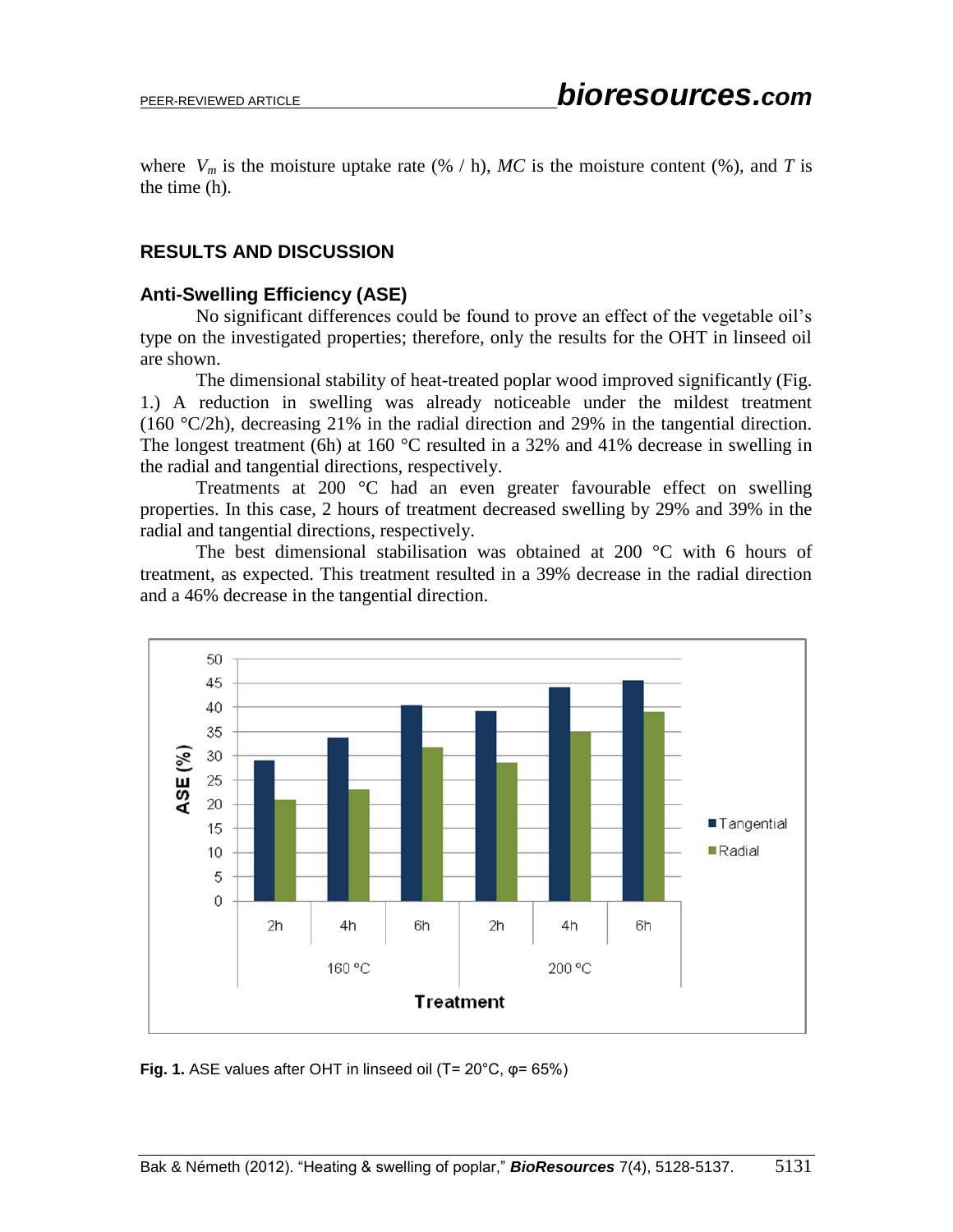Treatment at 160 °C and 6 hours resulted in better ASE values than treatment at 200  $\degree$ C and 2 hours. This result shows that it is possible to reach the same results at a lower temperature, demonstrating that it is only necessary to select the correct treatment time. However, temperature is more important factor than treatment time. Rezayati Charani *et al.* (2007) and Akyildiz *et al.* (2009) reported similar results by other wood species and treatment methods.

According to earlier studies (Militz 2002; Esteves *et al.* 2007, 2008), the antiswelling efficiency in the tangential direction was higher for all treatments. The difference between ASE values in the radial and tangential directions was observed between 7 and 11%, irrespective of the treatment time and temperature. This result shows that although the swelling anisotropy decreases, it will not disappear, supporting the earlier observation of Popper *et al.* (2005). The result that the difference between ASE values in the radial and tangential directions is constant by the several schedules shows, that the effect of treatment time is independent from the treatment temperature.

Equilibrium moisture content (EMC) of heat-treated poplar wood decreased significantly, which is strongly correlated with the improvement in dimensional stability. As also resulted in the anti-swelling efficiency, the treatment at  $160^{\circ}$ C and 6 hours resulted in better EMC values than the treatment at 200 °C and 2 hours (Table 1).

**Table 1.** Equilibrium moisture content (EMC) values after OHT in linseed oil [%]  $(T = 20^{\circ}C, \varphi = 65\%)$ 

| Control | 160 °C/2h | 160 °C/4h | 160 °C/6h | 200 °C/2h | 200 °C/4h | 200 °C/6h |
|---------|-----------|-----------|-----------|-----------|-----------|-----------|
| 9.67    | 6.58      | 6.31      | 6.06      | 6.27      | 5.29      | 4.95      |

### **Moisture Uptake Rate**

The moisture content of heat-treated specimens was lower at all of the investigated time intervals compared to the untreated wood. The lowest values were observed for treatments at 200 °C. The change in moisture content of oil heat-treated wood was similar to that of the untreated wood, as after 48 hours, the moisture content increased only slightly, and all specimens were close to the EMC (Fig. 2). Similar to the observation of Pfriem *et al.* (2007) by another heat treatment method it can be stated that OHT treatment reduces the moisture uptake rate because heat-treated samples adsorb less moisture during the same amount of time than untreated samples. But in spite of the mentioned authors, the saturation of the OHT and untreated wood specimens occurs in the same duration.

The moisture uptake rate values from the investigated periods of moisture uptake are shown in Fig. 3. The moisture uptake rate was the highest during the first 4 hours. In this period, the moisture content of the untreated wood increased 0.8 % per hour and that of the OHT samples increased between 0.43 and 0.65 % per hour.

During this time, the different effects of the treatment temperatures can still be separated well. The moisture uptake rate had already significantly decreased in the second 4-hour interval. The change in moisture content of the untreated wood was 0.5% per hour and between 0.21 and 0.30 % per hour for the OHT wood.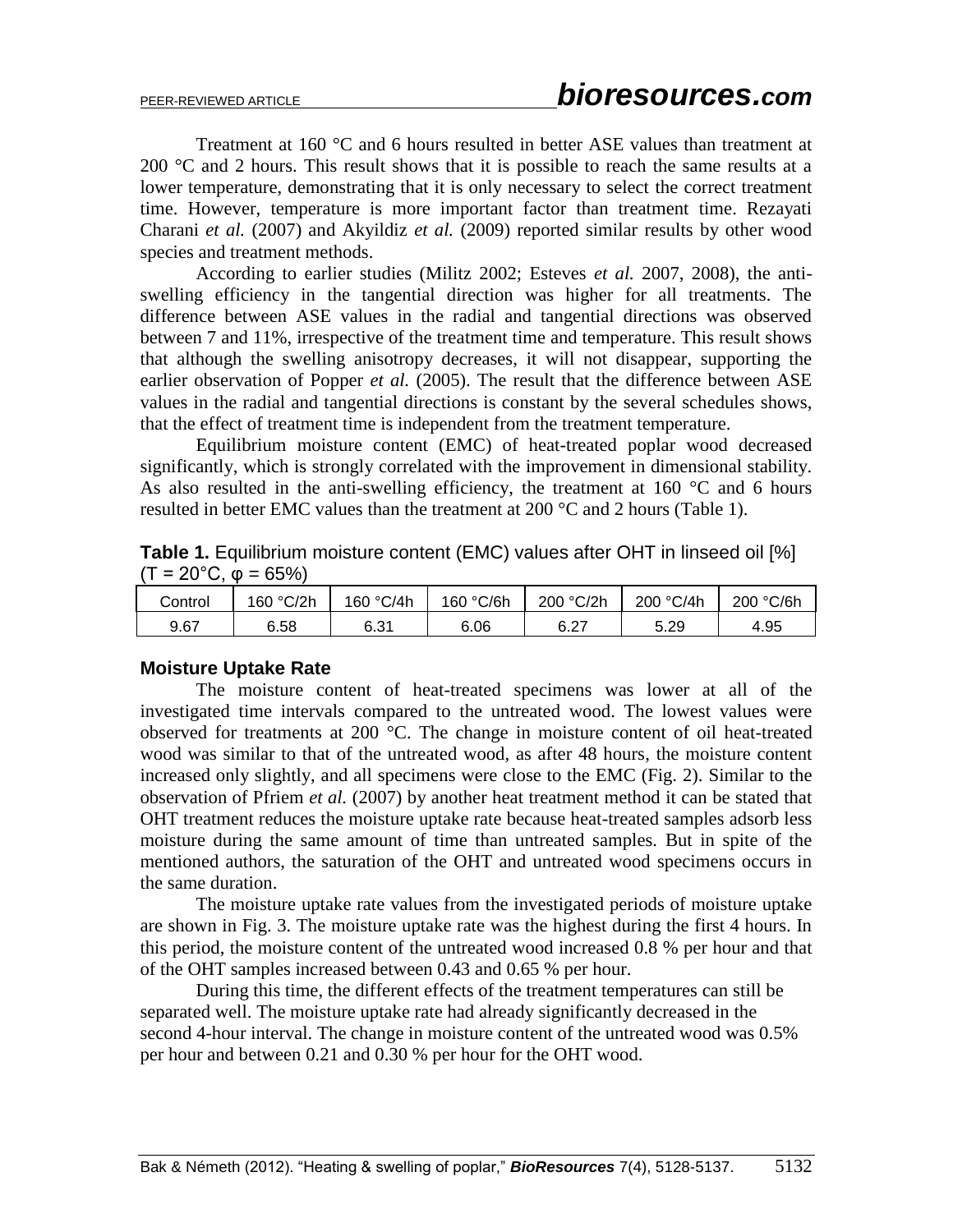

**Fig. 2.** Changes in moisture content of oil heat-treated and untreated poplar wood at normal climate (T =  $20^{\circ}$ C,  $\varphi$  = 65%) as a function of time (Treatment medium: linseed oil)

The difference between OHT and untreated wood increased in this interval. This is explained by the lower water storage capacity of heat-treated wood. This lower capacity runs out earlier in treated wood than in natural wood. The difference between the samples treated at different temperatures decreased, but the treatment at the higher temperature still resulted in a lower moisture uptake rate. At the end of the next 16-hour period, the moisture uptake rate was only half of that at the start of the interval. The moisture content of natural wood and OHT wood increased by 0.19 % per hour and between 0.9 and 0.13% per hour, respectively. The effect of treatment on the moisture uptake slowly diminishes as time passes. Over the next 24-hour interval, the moisture uptake of untreated wood was still higher (0.04% per hour), but the difference compared to OHT wood was small  $(0.02 \text{ to } 0.03 \text{ % per hour})$ . In the last period (near the EMC), moisture uptake was minimal, as there were not significant differences between untreated and OHT woods.

These results of investigating the first short period showed that the intensity of OHT wood's moisture uptake falls far behind that of the untreated wood; however, it is well known that the amount of sites which are able to adsorb bound water (-OH groups) decreases due to chemical changes during heat treatment (Hakkou *et al*. 2005; Repellin and Guyonnet 2005; Tjeerdsma and Militz 2005; Wikberg and Maunu 2004). The water storage capacity of the wood therefore decreases. Considering that saturation occurs during the same time by natural and heat-treated wood, it is revealed that a decrease in the moisture uptake rate in OHT wood is due to the decrease in water storage capacity.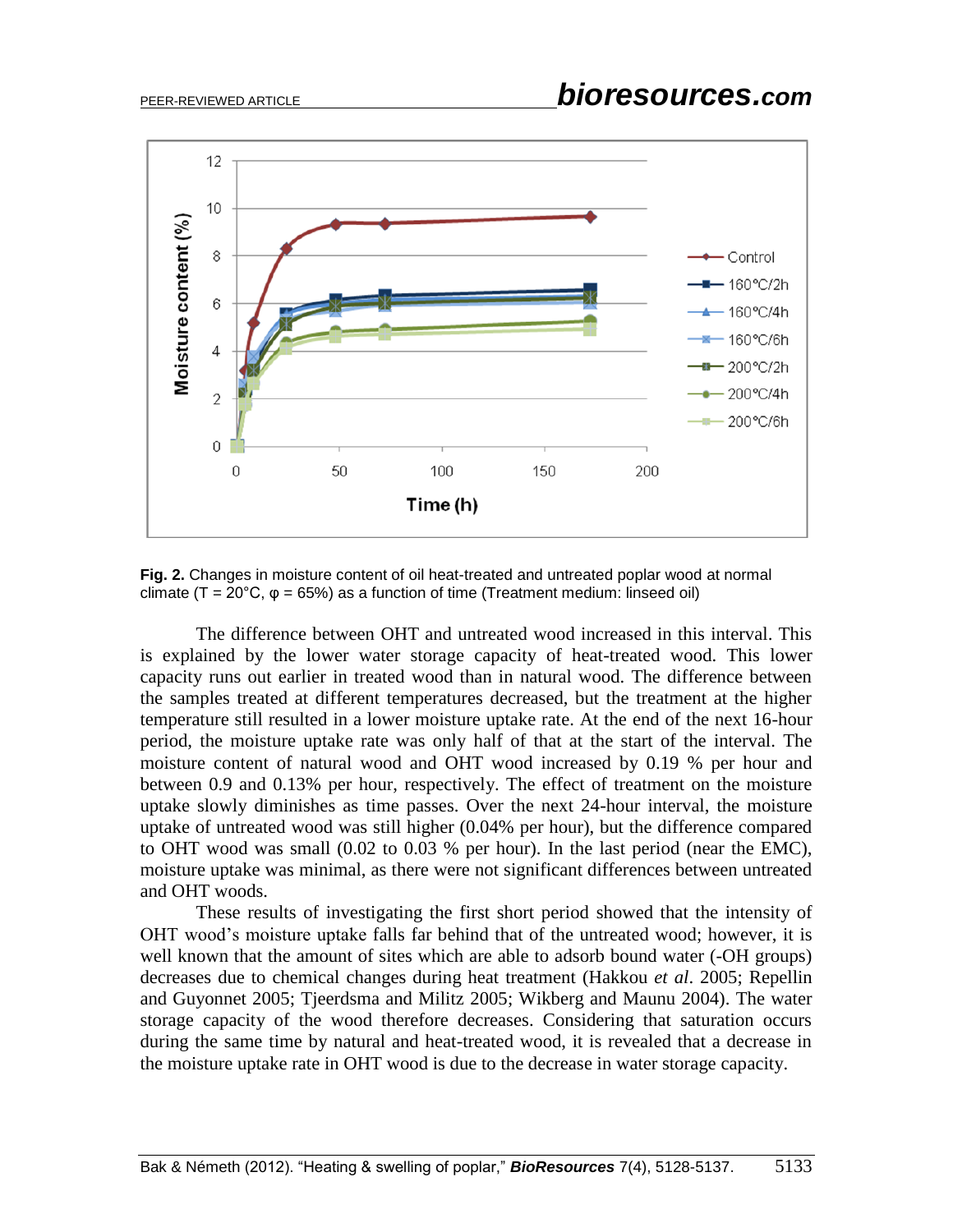

**Fig. 3.** Moisture uptake rates at normal climate ( $T = 20^{\circ}$ C,  $\varphi = 65\%$ ) for the several investigated periods (Treatment medium: linseed oil)



**Fig. 4.** Ratio of momentary moisture content and equilibrium moisture content at normal climate (T = 20°C, φ = 65%) as a function of time (Treatment medium: linseed oil)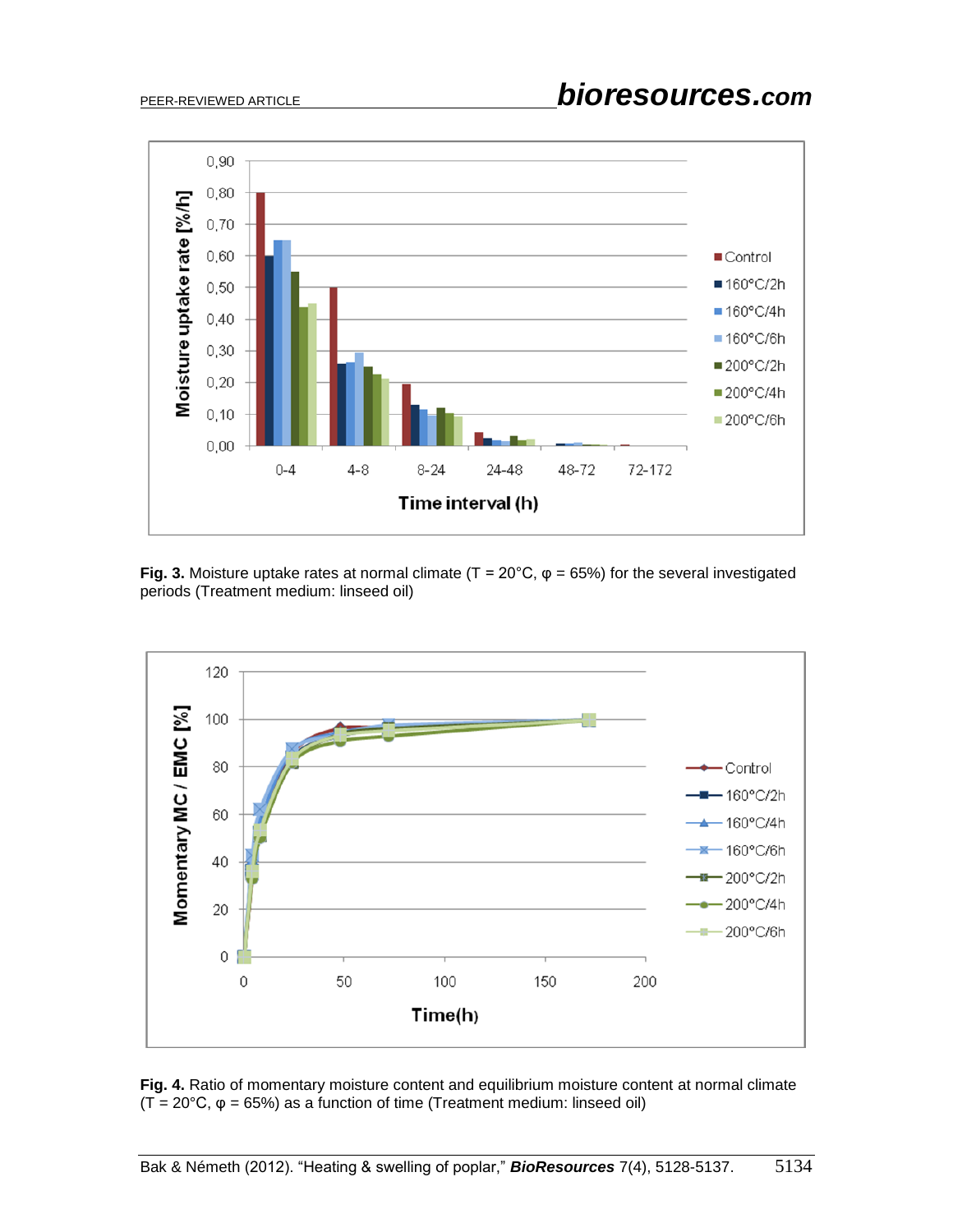However, a decrease in moisture uptake rate is only apparent. By dividing the reduced equilibrium moisture contents (due to OHT treatment) by the momentary moisture contents, no significant differences can be found between untreated and OHT samples at the investigated moments (Fig. 4). This result shows also that due to chemical changes during heat treatment, moisture uptake into the cell wall and the bonding of water molecules is not blocked, because all samples reached EMC nearly at the same time. The apparent decrease in moisture uptake rate is therefore due to the reduction in the amount of sites, which are able to bound water molecules. Namely, the water bonding capacity decreases, not the water binding capability.

Apart from that, under changing climatic conditions, the use of heat-treated wood is preferable. Also, due to this apparent decrease in moisture uptake rate, swelling/shrinking will be smaller in heat-treated wood compared to natural wood for the same time interval.

# **CONCLUSIONS**

- 1. The equilibrium moisture content of OHT wood is lower than that of untreated wood. Moisture content is lower in OHT wood than in untreated wood throughout the moisture uptake process. The moisture uptake rate is therefore lower as well. The intensity of moisture uptake is greatest in the first period and decreases permanently, but in the process as a whole, it is smaller than that of heat-treated wood.
- 2. A decrease in moisture uptake rate was only apparent. Momentary moisture contents divided by the equilibrium moisture contents did not show significant differences between untreated and OHT samples at the investigated moments. The equilibrium moisture content was reached by all samples in the same amount of time; therefore the decreasing moisture uptake rate in OHT wood is due to the decrease in water storage capacity.
- 3. Heat treatment in vegetable oils improved the dimensional stability of poplar wood (*Populus × euramericana* cv. Pannonia) significantly. Heat treatment at 200°C was more effective, but it is possible to reach the same results at lower temperatures. It is only necessary to specify the correct treatment time. The effect of treatment time on ASE is independent from the treatment temperature.
- 4. The anti-swelling efficiency of the treatment was different in the tangential and radial directions. Swelling in the tangential direction decreased more than in the radial direction, but swelling anisotropy did not disappear.

### **ACKNOWLEDGMENTS**

This research – as a part of the Development of Student Talent Fostering at WHU, TAMOP 4.2.2.B-10/1-2010-0018 project – was sponsored by the EU/European Social Foundation. The financial support is gratefully acknowledged.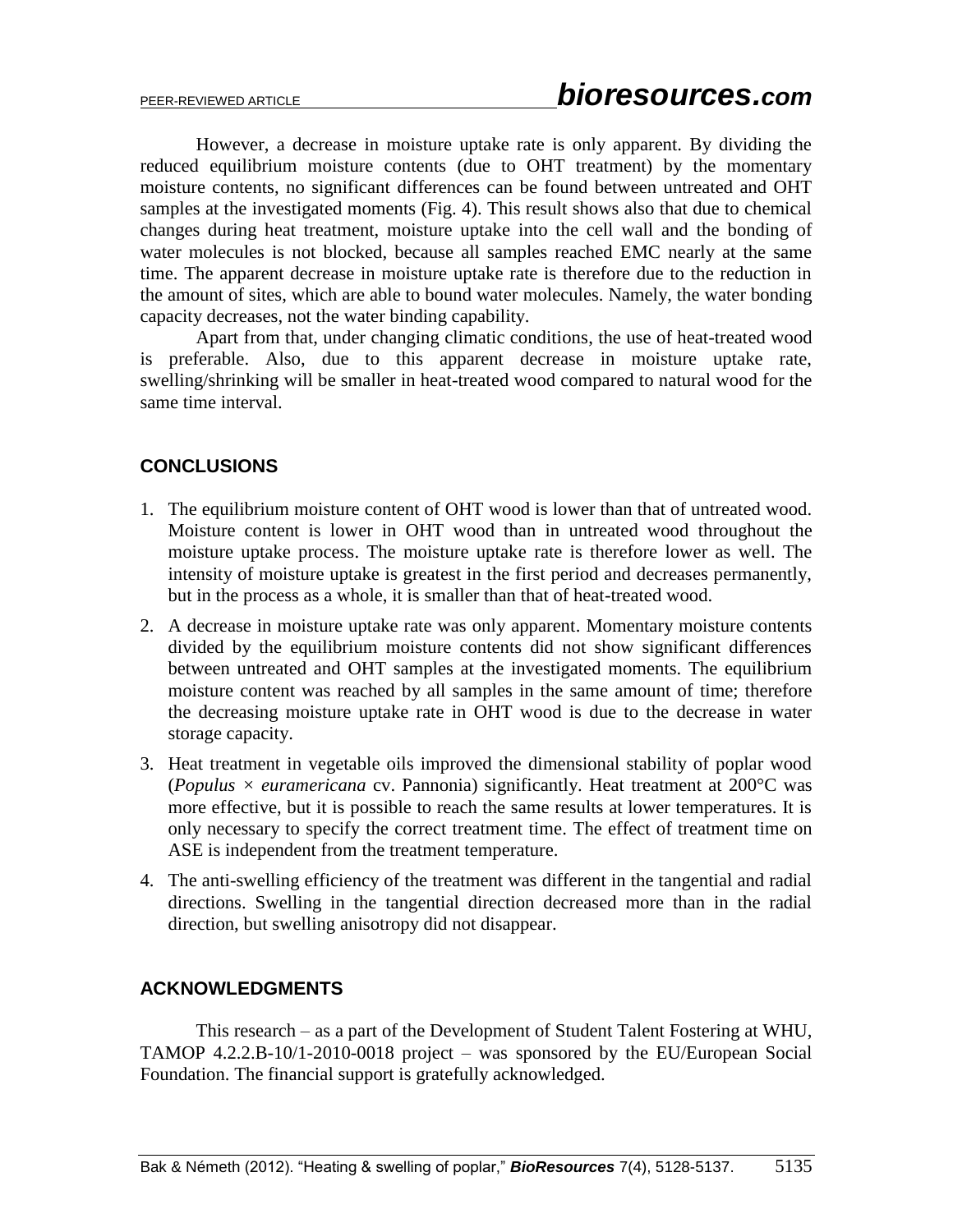# **REFERENCES CITED**

- Akyildiz, M. H., Ates, S., and Özdemir, H. (2009). "Technological and chemical properties of heat-treated Anatolian black pine wood," *African Journal of Biotechnology* 8(11), 2565-2572.
- Burmester, A. (1973). "Einfluss einer Warme- Druck- Behandlung halbtrockenen Holzes auf seine Formbestandigkeit," *Holz als Roh- und Werkstoff* 31(7), 237-243.
- Burmester, A. (1975). "The dimensional stabilisation of wood," *Holz als Roh- und Werkstoff* 33(9), 333-335.
- Borrega, M., and Karenlampi, P. P. (2010). "Hygroscopicity of heat-treated Norway spruce (*Picea abies*) wood," *European Journal of Wood and Wood Products* 68(3), 233-235.
- Bustos Avila, C., Gacitúa Escobar, W., Cloutier, A., Fang, C.-H., and Valenzuela Carrasco, P. (2012). "Densification of wood veneers combined with oil-heat treatment. Part III: Cell wall mechanical properties determined by nanoindentation," *BioResources* 7(2), 1525-1532.
- Edvardsen, K., and Sandland, K. (1999). "Increased drying temperature Its influence on the dimensional stability of wood," *Holz als Roh- und Werkstoff* 57(3), 207-209.
- Epmeier, H., Bengtsson, C., and Westin, M. (2001). "Effect of acetylation and heat treatment on dimensional stability and MOE of spruce timber," *In: First Conference of the European Society for Wood Mechanics (Proceedings), Lausanne, Switzerland*
- Esteves, B., Domingos, L, and Pereira, H. (2008). "Pine wood modification by heat treatment in air," *BioResources*, 3(1), 142-154.
- Esteves, B., Velez Marques, A., Domingos, L, and Pereira, H. (2007). "Influence of steam heating on the properties of pine (*Pinus pinaster*) and eucalypt (*Eucalyptus globulus*) wood," *Wood Science and Technology* 41(2), 193-207.
- Giebeler, E. (1983). "Dimensionsstabilisierung von Holz durch eine Feuchte/Warme/Druck-Behandlung," *Holz als Roh- und Werkstoff* 41(1), 87-94.
- Hakkou, M., Pétrissans, M., Zoulalian, A., and Gérardin, P. (2005). "Investigation of wood wettability changes during heat treatment on the basis of chemical analysis," *Polymer Degradation and Stability* 89(1), 1-5.
- Hill, C. A. S. (2006). *Wood Modification – Chemical, Thermal and Other Processes*, C. Stevens (ed.), John Wiley & Sons Ltd., Chichester
- Hill, C. A. S. (2011). "Wood modification: An update,"*BioResources* 6(2), 918-919.
- Kamdem, D., Pizzi, A., and Jermannaud, A. (2002). "Durability of heat-treated wood," *Holz als Roh- und Werkstoff*, 60(1), 1-6.
- Keith, C. T., and Chang, C. I. (1978). "Properties of heat-darkened wood. I. Hygroscopic properties," *Report of the Eastern Forest Products Laboratory, Canada, Document No. OPX213E*
- Kollmann, F., and Fengel, D. (1965). "Changes in the chemical composition of wood by heat treatment," *Holz als Roh- und Werkstoff* 12(6), 461-468.
- Komán, S., and Fehér, S. (2010). "The effect of knots on the strength and modulus of elasticity of hybrid poplars," *In: Proceedings of the 4th Conference on Hardwood Research and Utilisation in Europe. Sopron, Hungary May 17-18. 2010* 50-57.